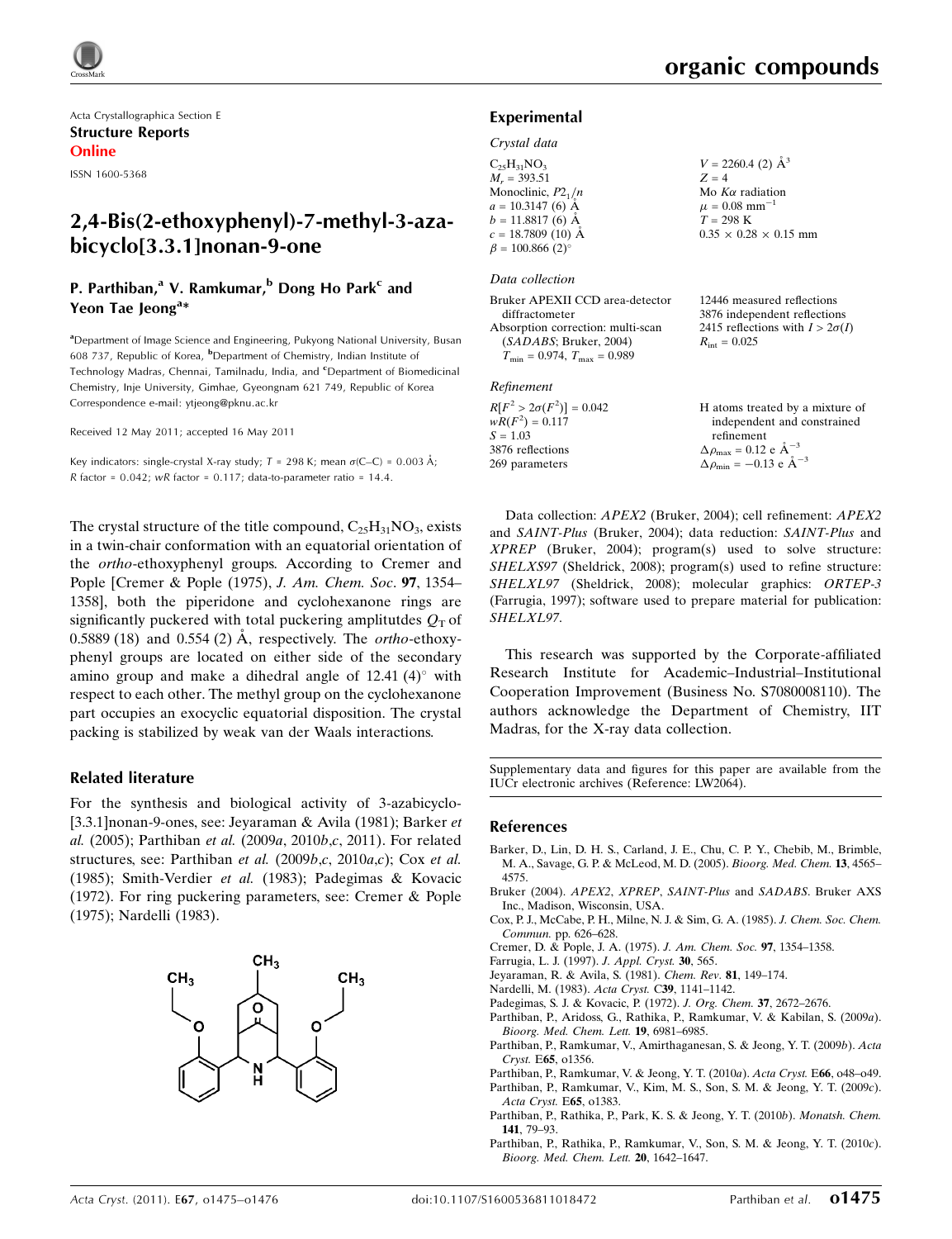[Parthiban, P., Subalakshmi, V., Balasubramanian, K., Islam, Md. N., Choi, J. S.](http://scripts.iucr.org/cgi-bin/cr.cgi?rm=pdfbb&cnor=lw2064&bbid=BB15) & Jeong, Y. T. (2011). [Bioorg. Med. Chem. Lett.](http://scripts.iucr.org/cgi-bin/cr.cgi?rm=pdfbb&cnor=lw2064&bbid=BB15) 21, 2287–2296. [Sheldrick, G. M. \(2008\).](http://scripts.iucr.org/cgi-bin/cr.cgi?rm=pdfbb&cnor=lw2064&bbid=BB16) Acta Cryst. A64, 112–122.

Smith-Verdier, P., Florencio, F. & García-Blanco, S. (1983). Acta Cryst. C39, [101–103.](http://scripts.iucr.org/cgi-bin/cr.cgi?rm=pdfbb&cnor=lw2064&bbid=BB17)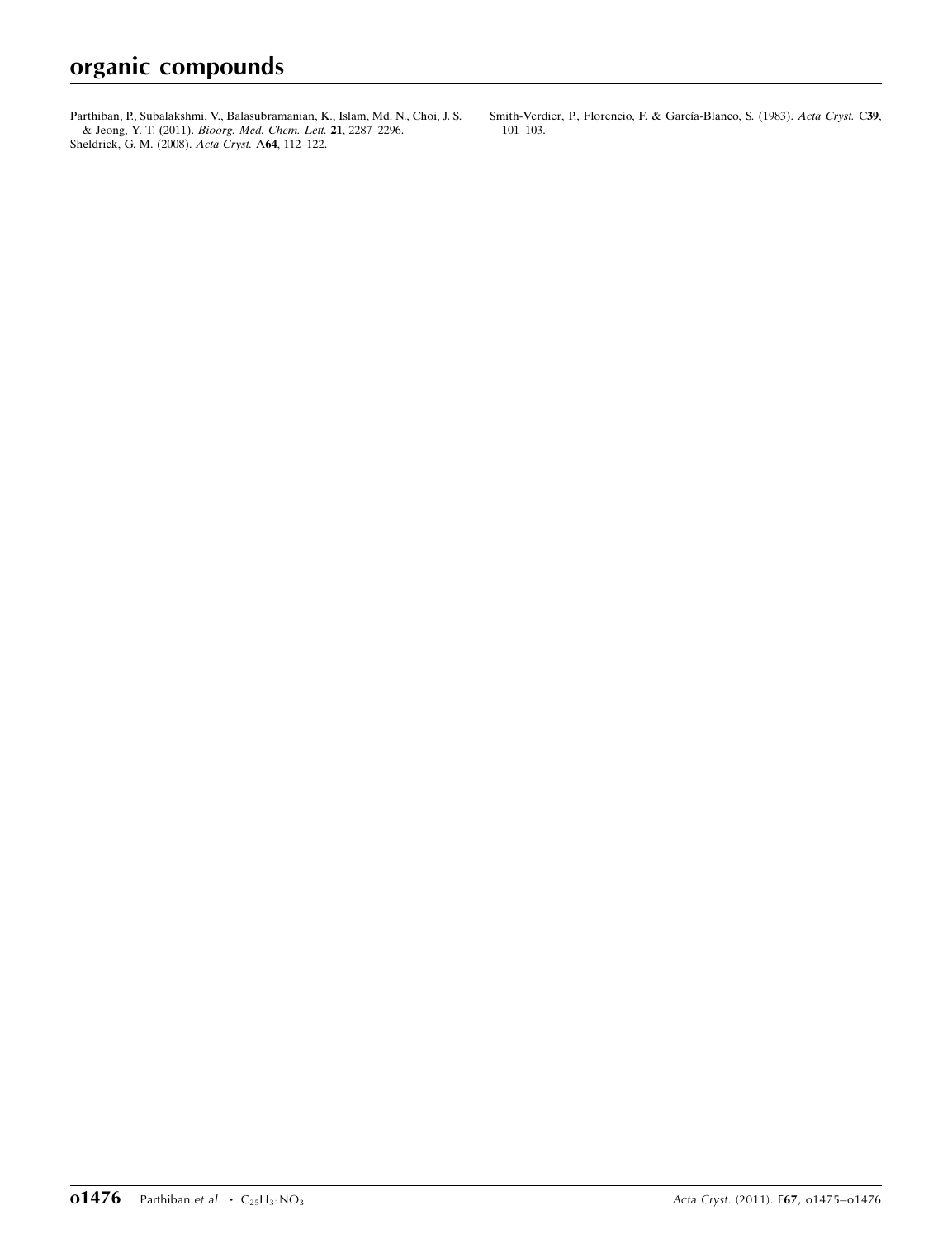# **supporting information**

*Acta Cryst.* (2011). E**67**, o1475–o1476 [doi:10.1107/S1600536811018472]

# **2,4-Bis(2-ethoxyphenyl)-7-methyl-3-azabicyclo[3.3.1]nonan-9-one**

# **P. Parthiban, V. Ramkumar, Dong Ho Park and Yeon Tae Jeong**

### **S1. Comment**

The 3-azabicycle nucleus is an important class of pharmacophore due to its broad spectrum of biological activities such as antibacterial, antimycobacterial, antifungal, anticancer, antitussive, antiinflammatory, sedative, antipyretic and calcium antagonistic activity (Jeyaraman & Avila, 1981; Barker *et al.*, 2005; Parthiban *et al.*, 2009*a*, 2010*b*, 2010*c*, 2011). Its biological significane prompted the medicinal chemists to synthesize some structural analogs. Since the stereochemistry plays an important role in biological actions, it is of immense help to establish the stereochemistry of the synthesized biopotent molecules. Since several stereomers are possible for the synthesized title compound along with different conformations such as chair-chair (Parthiban *et al.*, 2009*b*, 2009*c*, 2010*a*; Cox *et al.*, 1985), chair-boat (Parthiban *et al.*, 2010*c*; Smith-Verdier *et al.*, 1983) and boat-boat (Padegimas & Kovacic, 1972), the title compound was undertaken for the present single-crystal XRD study to establish the stereochemistry.

The analysis of torsion angles, asymmetry parameters and puckering parameters calculated for the title compound shows that the piperidine ring slightly deviates the ideal chair conformation. According to Cremer & Pople, the total puckering amplitude,  $Q_T$  is 0.5889 (18) Å and the phase angle  $\theta$  is 7.19 (18)° (Cremer & Pople, 1975) for the piperidine ring. Also according to Nardelli, the smallest displacement asymmetry parameters  $q_2$  and  $q_3$  are 0.0741 (18) and 0.5843 (18)°, respectively (Nardelli, 1983).

The cyclohexanone ring deviates more than the piperidone ring from the ideal chair conformation. According to Cremer and Pople the  $Q_T = 0.554$  (2) and  $\theta = 12.2$  (2)° (Cremer & Pople, 1975) and by Nardelli,  $q_2 = 0.118$  (2) and  $q_3 =$ 0.541 (2)° (Nardelli, 1983).

The torsion angles of C8—C6—C7—C15 and C8—C2—C1—C9 are -179.07 (14) and 176.83 (14)°, respectively.

The above detailed analysis of the title compound  $C_2H_{31}NO_3$ , clearly shows that the compound exists in a twin-chair conformation with an equatorial orientation of the *ortho*-ethoxyphenyl units on both sides of the secondary amino group. The *ortho*-ethoxyphenyl groups are orientated at a dihedral angle of 12.41 (4)° with respect to each other. The methyl group attached to the cyclohexanone part occupies an exocyclic equatorial disposition. The crystal packing is stabilized by weak van der Waals interactions.

### **S2. Experimental**

The 7-methyl-2,4-*bis*(2-ethoxyphenyl)-3-azabicyclo[3.3.1]nonan-9-one was synthesized by a modified and an optimized Mannich condensation in one-pot, using 2-ethoxybenzaldehyde (0.1 mol, 15.02 g/13.94 ml), 4-methylcyclohexanone  $(0.05 \text{ mol}, 5.61 \text{ g}/6.14 \text{ ml})$  and ammonium acetate  $(0.075 \text{ mol}, 5.78 \text{ g})$  in a 50 ml of absolute ethanol. The mixture was gently warmed on a hot plate at 303–308 K (30–35° C) with moderate stirring till the complete consumption of the starting materials, which was monitored by TLC. At the end, the crude azabicyclic ketone was separated by filtration and gently washed with 1:5 cold ethanol-ether mixture. X-ray diffraction quality crystals of the title compound were obtained by slow evaporation from ethanol.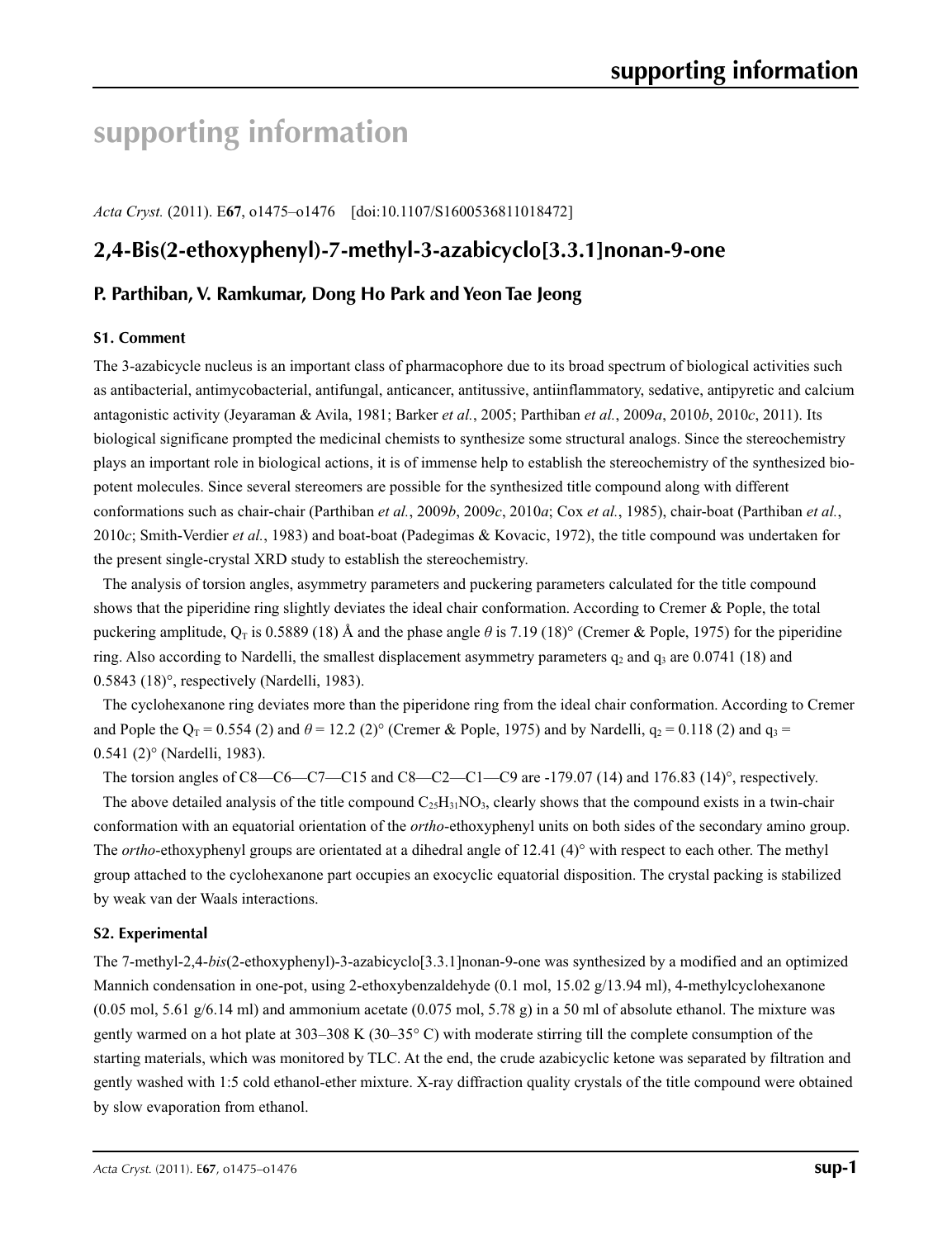# **S3. Refinement**

The nitrogen H atom was located in a difference Fourier map and refined isotropically. Other hydrogen atoms were fixed geometrically and allowed to ride on the parent carbon atoms with aromatic C—H = 0.93 Å, aliphatic C—H = 0.98Å and methylene C—H = 0.97 Å. The displacement parameters were set for phenyl, methylene and aliphatic H atoms at *U*iso(H)  $= 1.2U_{eq}(C)$  and for methyl H atoms at  $U_{iso}(H) = 1.5U_{eq}(C)$ ..



### **Figure 1**

Anistropic displacement representation of the molecule with atoms represented with 30% probability ellipsoids.

# **2,4-Bis(2-ethoxyphenyl)-7-methyl-3-azabicyclo[3.3.1]nonan-9-one**

| Crystal data                             |                                                                         |
|------------------------------------------|-------------------------------------------------------------------------|
| $C_{25}H_{31}NO_3$                       | $F(000) = 848$                                                          |
| $M_r = 393.51$                           | $D_x = 1.156$ Mg m <sup>-3</sup>                                        |
| Monoclinic, $P2_1/n$                     | Mo Ka radiation, $\lambda = 0.71073$ Å                                  |
| Hall symbol: -P 2yn                      | Cell parameters from 3407 reflections                                   |
| $a = 10.3147(6)$ Å                       | $\theta$ = 2.6–21.8°                                                    |
| $b = 11.8817(6)$ Å                       | $\mu = 0.08$ mm <sup>-1</sup>                                           |
| $c = 18.7809(10)$ Å                      | $T = 298 \text{ K}$                                                     |
| $\beta$ = 100.866 (2) <sup>o</sup>       | Block, colourless                                                       |
| $V = 2260.4$ (2) Å <sup>3</sup>          | $0.35 \times 0.28 \times 0.15$ mm                                       |
| $Z=4$                                    |                                                                         |
| Data collection                          |                                                                         |
| Bruker APEXII CCD area-detector          | 12446 measured reflections                                              |
| diffractometer                           | 3876 independent reflections                                            |
| Radiation source: fine-focus sealed tube | 2415 reflections with $I > 2\sigma(I)$                                  |
| Graphite monochromator                   | $R_{\text{int}} = 0.025$                                                |
| $\varphi$ and $\omega$ scans             | $\theta_{\text{max}} = 25.6^{\circ}, \theta_{\text{min}} = 2.0^{\circ}$ |
| Absorption correction: multi-scan        | $h = -10 \rightarrow 11$                                                |
| (SADABS; Bruker, 2004)                   | $k = -14 \rightarrow 14$                                                |
| $T_{\min} = 0.974$ , $T_{\max} = 0.989$  | $l = -22 \rightarrow 16$                                                |
|                                          |                                                                         |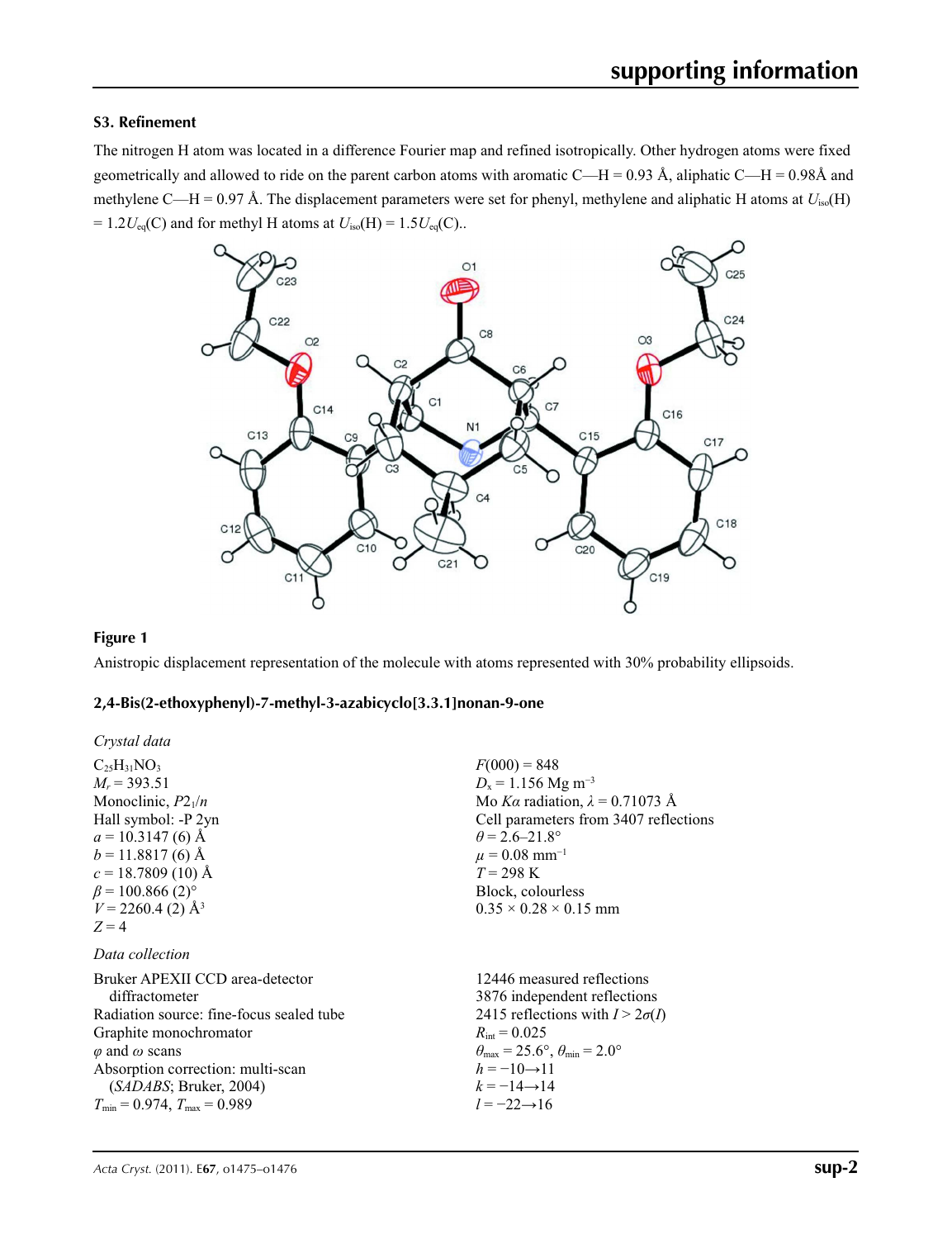*Refinement*

| Refinement on $F^2$                             | Secondary atom site location: difference Fourier             |
|-------------------------------------------------|--------------------------------------------------------------|
| Least-squares matrix: full                      | map                                                          |
| $R[F^2 > 2\sigma(F^2)] = 0.042$                 | Hydrogen site location: inferred from                        |
| $wR(F^2) = 0.117$                               | neighbouring sites                                           |
| $S = 1.03$                                      | H atoms treated by a mixture of independent                  |
| 3876 reflections                                | and constrained refinement                                   |
| 269 parameters                                  | $w = 1/[\sigma^2(F_0^2) + (0.047P)^2 + 0.3732P]$             |
| 0 restraints                                    | where $P = (F_0^2 + 2F_c^2)/3$                               |
| Primary atom site location: structure-invariant | $(\Delta/\sigma)_{\text{max}}$ < 0.001                       |
| direct methods                                  | $\Delta \rho_{\text{max}} = 0.12 \text{ e } \text{\AA}^{-3}$ |
|                                                 | $\Delta \rho_{\rm min} = -0.13$ e Å <sup>-3</sup>            |

# *Special details*

**Geometry**. All e.s.d.'s (except the e.s.d. in the dihedral angle between two l.s. planes) are estimated using the full covariance matrix. The cell e.s.d.'s are taken into account individually in the estimation of e.s.d.'s in distances, angles and torsion angles; correlations between e.s.d.'s in cell parameters are only used when they are defined by crystal symmetry. An approximate (isotropic) treatment of cell e.s.d.'s is used for estimating e.s.d.'s involving l.s. planes.

**Refinement**. Refinement of  $F^2$  against ALL reflections. The weighted *R*-factor  $wR$  and goodness of fit *S* are based on  $F^2$ , conventional *R*-factors *R* are based on *F*, with *F* set to zero for negative *F*<sup>2</sup>. The threshold expression of  $F^2 > \sigma(F^2)$  is used only for calculating *R*-factors(gt) *etc*. and is not relevant to the choice of reflections for refinement. *R*-factors based on *F*<sup>2</sup> are statistically about twice as large as those based on *F*, and *R*- factors based on ALL data will be even larger.

*Fractional atomic coordinates and isotropic or equivalent isotropic displacement parameters (Å2 )*

|                  | $\boldsymbol{x}$ | $\mathcal{V}$ | $\boldsymbol{Z}$ | $U_{\rm iso}$ */ $U_{\rm eq}$ |  |
|------------------|------------------|---------------|------------------|-------------------------------|--|
| C1               | 1.07118(17)      | 0.68920(14)   | 0.12439(9)       | 0.0475(4)                     |  |
| H1               | 1.1292           | 0.6243        | 0.1379           | $0.057*$                      |  |
| C <sub>2</sub>   | 0.99532(18)      | 0.71301(15)   | 0.18699(9)       | 0.0553(5)                     |  |
| H2               | 1.0598           | 0.7203        | 0.2323           | $0.066*$                      |  |
| C <sub>3</sub>   | 0.9088(2)        | 0.81806(16)   | 0.17738(11)      | 0.0676(6)                     |  |
| H <sub>3</sub> A | 0.8763           | 0.8312        | 0.2219           | $0.081*$                      |  |
| H3B              | 0.9629           | 0.8821        | 0.1698           | $0.081*$                      |  |
| C4               | 0.7921(2)        | 0.81182(16)   | 0.11504(11)      | 0.0659(6)                     |  |
| H <sub>4</sub>   | 0.8258           | 0.8178        | 0.0698           | $0.079*$                      |  |
| C <sub>5</sub>   | 0.72060(18)      | 0.70069(16)   | 0.11430(10)      | 0.0585(5)                     |  |
| H <sub>5</sub> A | 0.6605           | 0.6933        | 0.0681           | $0.070*$                      |  |
| H5B              | 0.6678           | 0.7023        | 0.1519           | $0.070*$                      |  |
| C6               | 0.80887(17)      | 0.59660(14)   | 0.12573(8)       | 0.0489(4)                     |  |
| H <sub>6</sub>   | 0.7547           | 0.5311        | 0.1324           | $0.059*$                      |  |
| C7               | 0.88565(16)      | 0.57076(14)   | 0.06386(8)       | 0.0454(4)                     |  |
| H7               | 0.9362           | 0.5012        | 0.0759           | $0.054*$                      |  |
| C8               | 0.90968(17)      | 0.61391(15)   | 0.19325(9)       | 0.0522(5)                     |  |
| C9               | 1.15495(18)      | 0.78883(15)   | 0.11170(10)      | 0.0522(5)                     |  |
| C10              | 1.1188(2)        | 0.86086(16)   | 0.05364(11)      | 0.0643(5)                     |  |
| H10              | 1.0419           | 0.8464        | 0.0202           | $0.077*$                      |  |
| C11              | 1.1939(3)        | 0.95391(18)   | 0.04389(15)      | 0.0868(7)                     |  |
| H11              | 1.1680           | 1.0011        | 0.0042           | $0.104*$                      |  |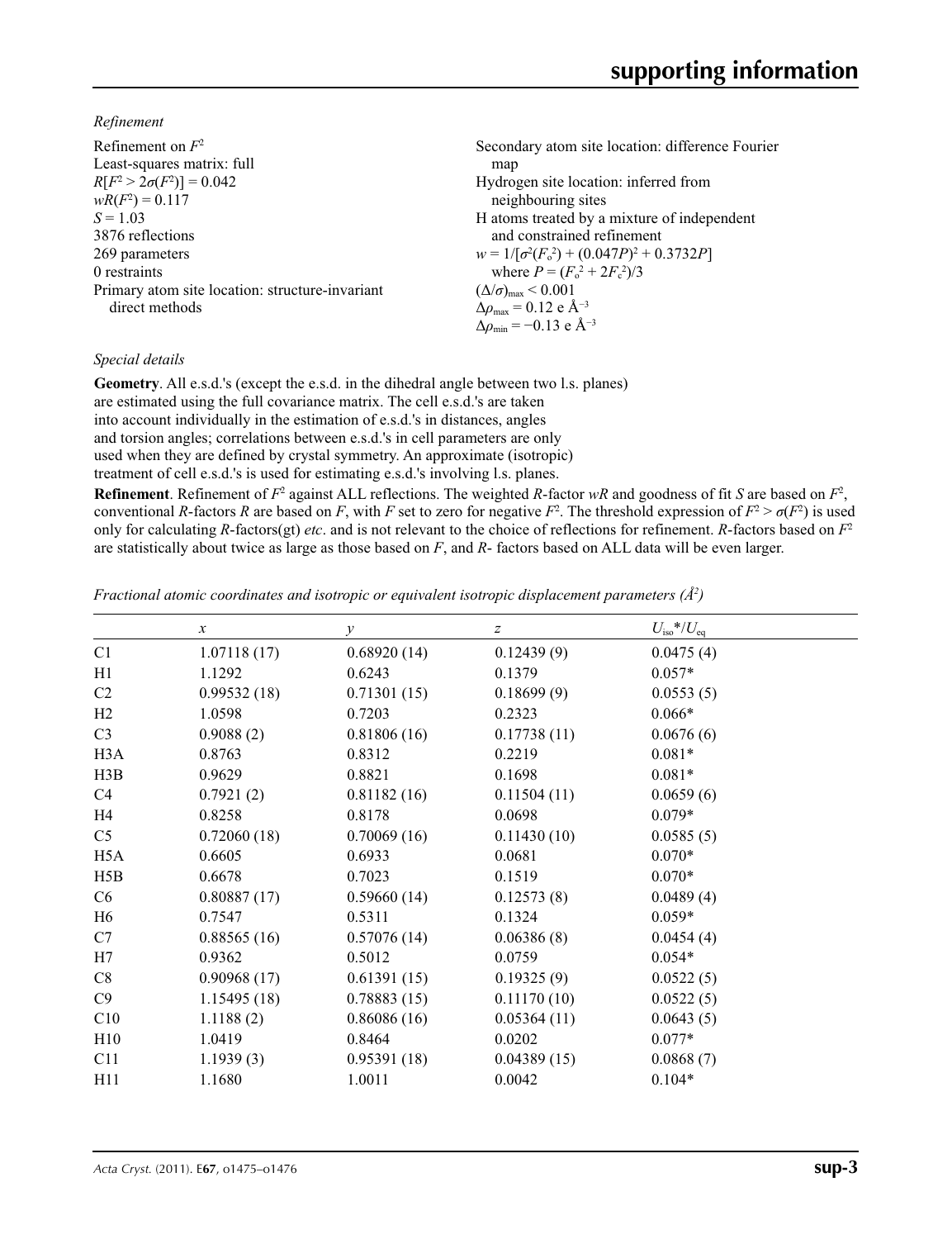| C12               | 1.3066(3)   | 0.9759(2)   | 0.09300(18)    | 0.0975(8)    |
|-------------------|-------------|-------------|----------------|--------------|
| H12               | 1.3576      | 1.0384      | 0.0866         | $0.117*$     |
| C13               | 1.3453(2)   | 0.9065(2)   | 0.15186(15)    | 0.0861(7)    |
| H13               | 1.4219      | 0.9224      | 0.1852         | $0.103*$     |
| C14               | 1.27035(19) | 0.81263(17) | 0.16149(11)    | 0.0629(5)    |
| C15               | 0.79067(17) | 0.55378(15) | $-0.00749(9)$  | 0.0495(5)    |
| C16               | 0.71335(18) | 0.45680(16) | $-0.01864(10)$ | 0.0569(5)    |
| C17               | 0.6211(2)   | 0.4422(2)   | $-0.08214(12)$ | 0.0741(6)    |
| H17               | 0.5700      | 0.3773      | $-0.0892$      | $0.089*$     |
| C18               | 0.6060(2)   | 0.5244(3)   | $-0.13440(12)$ | 0.0885(8)    |
| H18               | 0.5439      | 0.5150      | $-0.1768$      | $0.106*$     |
| C19               | 0.6809(2)   | 0.6193(2)   | $-0.12479(11)$ | 0.0871(7)    |
| H19               | 0.6707      | 0.6743      | $-0.1607$      | $0.105*$     |
| C20               | 0.7721(2)   | 0.63362(18) | $-0.06142(10)$ | 0.0671(6)    |
| H20               | 0.8223      | 0.6991      | $-0.0551$      | $0.080*$     |
| C21               | 0.6966(3)   | 0.9105(2)   | 0.11769(15)    | 0.1095(9)    |
| H21A              | 0.6663      | 0.9092      | 0.1630         | $0.164*$     |
| H21B              | 0.6225      | 0.9037      | 0.0785         | $0.164*$     |
| H21C              | 0.7414      | 0.9803      | 0.1133         | $0.164*$     |
| C22               | 1.4219(2)   | 0.7531(3)   | 0.26893(13)    | 0.1002(9)    |
| H22A              | 1.4220      | 0.8246      | 0.2938         | $0.120*$     |
| H22B              | 1.4965      | 0.7517      | 0.2442         | $0.120*$     |
| C <sub>23</sub>   | 1.4315(3)   | 0.6584(3)   | 0.32186(15)    | 0.1209(11)   |
| H <sub>23</sub> A | 1.3550      | 0.6583      | 0.3441         | $0.181*$     |
| H23B              | 1.5093      | 0.6676      | 0.3585         | $0.181*$     |
| H23C              | 1.4365      | 0.5883      | 0.2970         | $0.181*$     |
| C <sub>24</sub>   | 0.6380(2)   | 0.29441(18) | 0.03834(13)    | 0.0819(7)    |
| H24A              | 0.6386      | 0.2398      | 0.0000         | $0.098*$     |
| H24B              | 0.5510      | 0.3284      | 0.0315         | $0.098*$     |
| C <sub>25</sub>   | 0.6690(3)   | 0.2388(2)   | 0.10965(16)    | 0.1147(10)   |
| H25A              | 0.7545      | 0.2041      | 0.1155         | $0.172*$     |
| H25B              | 0.6037      | 0.1823      | 0.1127         | $0.172*$     |
| H25C              | 0.6691      | 0.2936      | 0.1472         | $0.172*$     |
| H1N               | 1.0230(17)  | 0.6437(14)  | 0.0263(9)      | $0.054(6)$ * |
| N1                | 0.97762(14) | 0.66179(12) | 0.05778(8)     | 0.0461(4)    |
| O <sub>1</sub>    | 0.92001(15) | 0.55398(12) | 0.24612(7)     | 0.0837(5)    |
| O2                | 1.30161(13) | 0.73934(13) | 0.21804(7)     | 0.0743(4)    |
| O <sub>3</sub>    | 0.73609(13) | 0.37931(11) | 0.03597(7)     | 0.0719(4)    |

*Atomic displacement parameters (Å2 )*

|                | $U^{11}$   | $L^{22}$   | $I^{\beta 3}$ | $U^{12}$      | $I^{13}$   | $U^{23}$      |
|----------------|------------|------------|---------------|---------------|------------|---------------|
| C <sub>1</sub> | 0.0384(11) | 0.0552(10) | 0.0466(10)    | $-0.0026(8)$  | 0.0018(8)  | $-0.0035(8)$  |
| C <sub>2</sub> | 0.0484(12) | 0.0740(12) | 0.0406(9)     | $-0.0126(10)$ | 0.0011(8)  | $-0.0080(9)$  |
| C <sub>3</sub> | 0.0705(15) | 0.0652(13) | 0.0748(13)    | $-0.0188(11)$ | 0.0337(12) | $-0.0210(10)$ |
| C <sub>4</sub> | 0.0688(14) | 0.0615(12) | 0.0749(13)    | 0.0125(11)    | 0.0328(12) | 0.0059(10)    |
| C <sub>5</sub> | 0.0434(12) | 0.0802(13) | 0.0527(11)    | 0.0004(10)    | 0.0108(9)  | $-0.0027(9)$  |
| C6             | 0.0473(11) | 0.0536(10) | 0.0453(10)    | $-0.0099(9)$  | 0.0079(8)  | 0.0020(8)     |
|                |            |            |               |               |            |               |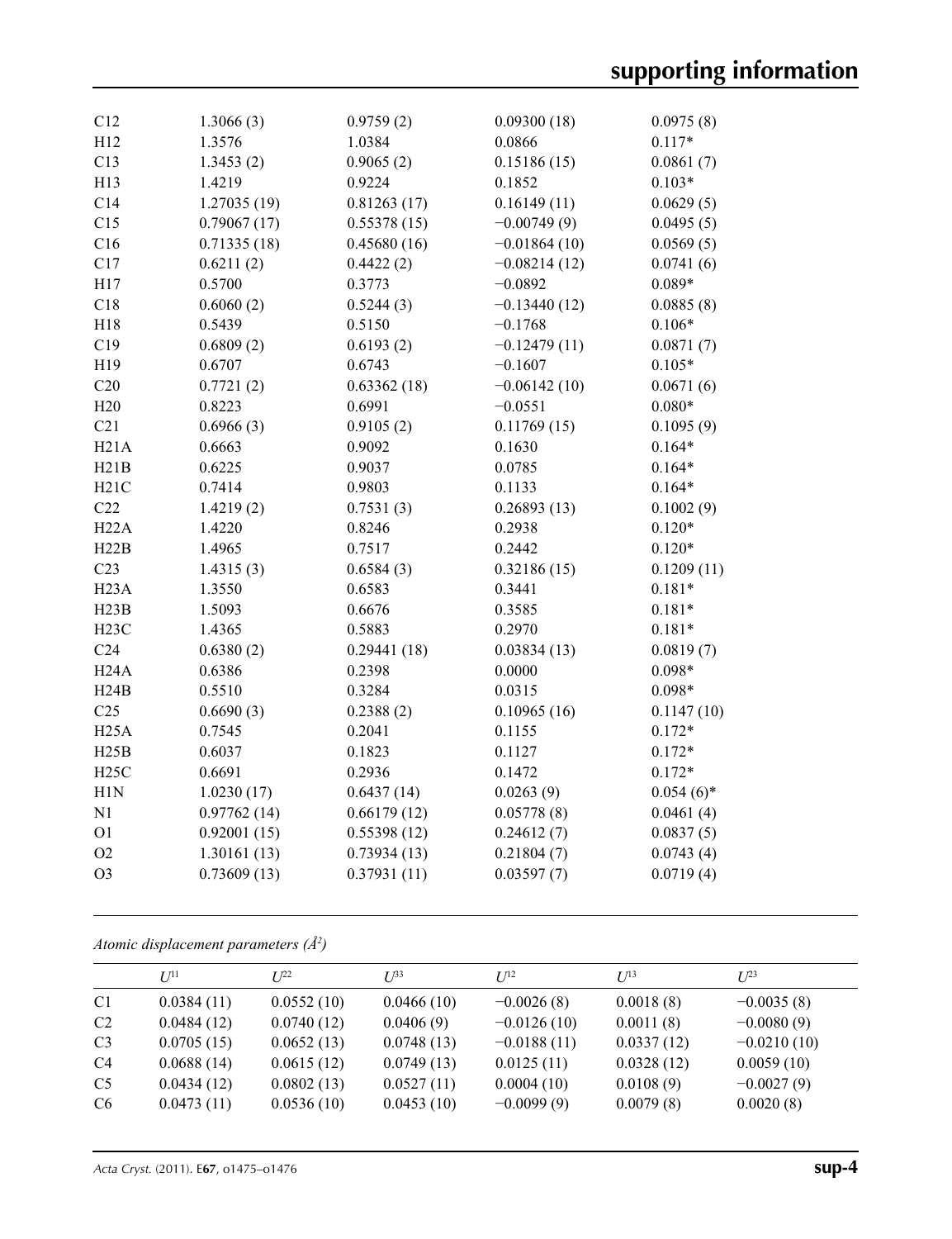| C7              | 0.0407(11) | 0.0469(9)  | 0.0463(9)  | $-0.0020(8)$  | 0.0023(8)     | $-0.0020(7)$  |
|-----------------|------------|------------|------------|---------------|---------------|---------------|
| C8              | 0.0509(12) | 0.0644(11) | 0.0411(10) | 0.0019(9)     | 0.0079(8)     | 0.0055(9)     |
| C9              | 0.0403(11) | 0.0596(11) | 0.0575(11) | $-0.0062(9)$  | 0.0114(9)     | $-0.0097(9)$  |
| C10             | 0.0566(13) | 0.0667(12) | 0.0722(13) | $-0.0074(11)$ | 0.0190(10)    | 0.0011(10)    |
| C11             | 0.0885(19) | 0.0707(15) | 0.1100(19) | $-0.0106(14)$ | 0.0411(16)    | 0.0105(13)    |
| C12             | 0.085(2)   | 0.0778(17) | 0.141(2)   | $-0.0335(15)$ | 0.0503(18)    | $-0.0152(17)$ |
| C13             | 0.0608(15) | 0.0964(18) | 0.1040(19) | $-0.0290(14)$ | 0.0232(13)    | $-0.0319(15)$ |
| C <sub>14</sub> | 0.0456(13) | 0.0740(13) | 0.0710(13) | $-0.0138(11)$ | 0.0159(11)    | $-0.0201(11)$ |
| C15             | 0.0416(11) | 0.0620(11) | 0.0441(10) | $-0.0024(9)$  | 0.0057(8)     | $-0.0078(9)$  |
| C16             | 0.0497(12) | 0.0677(12) | 0.0534(11) | $-0.0044(10)$ | 0.0100(9)     | $-0.0124(10)$ |
| C17             | 0.0576(14) | 0.0973(16) | 0.0650(13) | $-0.0179(12)$ | 0.0051(11)    | $-0.0303(13)$ |
| C18             | 0.0680(17) | 0.140(2)   | 0.0504(13) | $-0.0093(16)$ | $-0.0059(11)$ | $-0.0146(15)$ |
| C19             | 0.0799(17) | 0.123(2)   | 0.0516(12) | $-0.0099(16)$ | $-0.0059(12)$ | 0.0122(13)    |
| C <sub>20</sub> | 0.0629(14) | 0.0857(14) | 0.0490(11) | $-0.0103(11)$ | 0.0014(10)    | 0.0052(10)    |
| C <sub>21</sub> | 0.119(2)   | 0.0863(17) | 0.140(2)   | 0.0412(16)    | 0.0676(19)    | 0.0127(16)    |
| C <sub>22</sub> | 0.0462(15) | 0.170(3)   | 0.0793(16) | $-0.0167(16)$ | $-0.0019(13)$ | $-0.0290(18)$ |
| C <sub>23</sub> | 0.088(2)   | 0.179(3)   | 0.0807(18) | 0.021(2)      | $-0.0231(15)$ | $-0.0037(19)$ |
| C <sub>24</sub> | 0.0777(16) | 0.0658(13) | 0.1047(18) | $-0.0212(12)$ | 0.0236(14)    | $-0.0183(13)$ |
| C <sub>25</sub> | 0.122(2)   | 0.0769(17) | 0.147(3)   | $-0.0075(16)$ | 0.029(2)      | 0.0255(17)    |
| N1              | 0.0390(9)  | 0.0585(9)  | 0.0413(8)  | $-0.0041(7)$  | 0.0088(7)     | $-0.0067(7)$  |
| O <sub>1</sub>  | 0.0861(11) | 0.1035(11) | 0.0580(8)  | $-0.0004(9)$  | 0.0049(7)     | 0.0331(8)     |
| O <sub>2</sub>  | 0.0478(9)  | 0.0991(11) | 0.0686(9)  | $-0.0109(8)$  | $-0.0083(7)$  | $-0.0111(8)$  |
| O <sub>3</sub>  | 0.0709(10) | 0.0583(8)  | 0.0812(9)  | $-0.0193(7)$  | 0.0010(8)     | $-0.0064(7)$  |
|                 |            |            |            |               |               |               |

# *Geometric parameters (Å, º)*

| $Cl - N1$  | 1.465(2) | $C13 - H13$  | 0.9300   |
|------------|----------|--------------|----------|
| $C1 - C9$  | 1.511(2) | $C14 - 02$   | 1.364(2) |
| $C1-C2$    | 1.556(2) | $C15 - C20$  | 1.375(2) |
| $Cl-H1$    | 0.9800   | $C15 - C16$  | 1.395(2) |
| $C2-C8$    | 1.490(2) | $C16 - 03$   | 1.365(2) |
| $C2-C3$    | 1.525(3) | $C16 - C17$  | 1.389(3) |
| $C2-H2$    | 0.9800   | $C17 - C18$  | 1.372(3) |
| $C3-C4$    | 1.515(3) | $C17 - H17$  | 0.9300   |
| $C3 - H3A$ | 0.9700   | $C18 - C19$  | 1.360(3) |
| $C3 - H3B$ | 0.9700   | $C18 - H18$  | 0.9300   |
| $C4 - C5$  | 1.511(3) | $C19 - C20$  | 1.381(3) |
| $C4 - C21$ | 1.539(3) | $C19 - H19$  | 0.9300   |
| $C4 - H4$  | 0.9800   | $C20 - H20$  | 0.9300   |
| $C5-C6$    | 1.527(2) | $C21 - H21A$ | 0.9600   |
| $C5 - H5A$ | 0.9700   | $C21 - H21B$ | 0.9600   |
| $C5 - H5B$ | 0.9700   | $C21 - H21C$ | 0.9600   |
| $C6-C8$    | 1.495(2) | $C22 - 02$   | 1.426(2) |
| $C6-C7$    | 1.555(2) | $C22-C23$    | 1.493(4) |
| $C6 - H6$  | 0.9800   | $C22-H22A$   | 0.9700   |
| $C7 - N1$  | 1.457(2) | $C22 - H22B$ | 0.9700   |
| $C7 - C15$ | 1.517(2) | $C23 - H23A$ | 0.9600   |
| $C7 - H7$  | 0.9800   | $C23 - H23B$ | 0.9600   |
|            |          |              |          |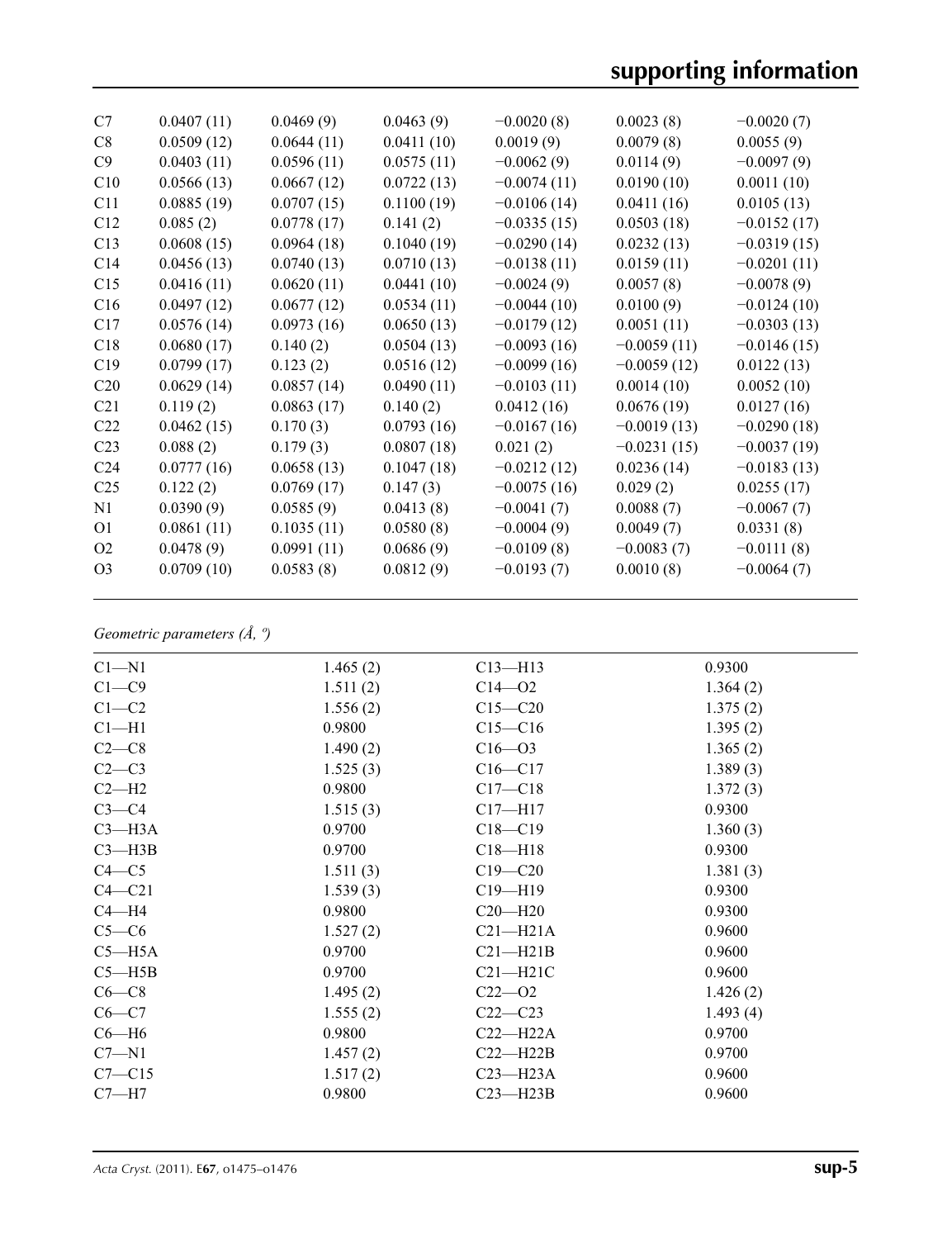| $C8 - O1$        | 1.2101(19) | C23-H23C            | 0.9600         |
|------------------|------------|---------------------|----------------|
| $C9 - C10$       | 1.381(3)   | $C24 - 03$          | 1.436(2)       |
| $C9 - C14$       | 1.397(3)   | $C24 - C25$         | 1.474(3)       |
| $C10 - C11$      | 1.382(3)   | $C24 - H24A$        | 0.9700         |
| $C10 - H10$      | 0.9300     | $C24 - H24B$        | 0.9700         |
| $C11 - C12$      | 1.366(3)   | $C25 - H25A$        | 0.9600         |
| $C11 - H11$      | 0.9300     | $C25 - H25B$        | 0.9600         |
| $C12 - C13$      | 1.377(3)   | $C25 - H25C$        | 0.9600         |
| $C12 - H12$      | 0.9300     | $N1 - H1N$          | 0.848(18)      |
| $C13-C14$        | 1.388(3)   |                     |                |
|                  |            |                     |                |
| $N1-C1-C9$       | 110.10(14) | $C12-C13-H13$       | 119.9          |
| $N1-C1-C2$       | 109.96(14) | $C14 - C13 - H13$   | 119.9          |
| $C9-C1-C2$       | 111.15(14) | $O2 - C14 - C13$    | 123.9(2)       |
| $N1-C1-H1$       | 108.5      | $O2 - C14 - C9$     | 116.01(17)     |
| $C9 - C1 - H1$   | 108.5      | $C13-C14-C9$        | 120.1(2)       |
| $C2-C1-H1$       | 108.5      | $C20-C15-C16$       | 117.59(16)     |
| $C8-C2-C3$       | 108.30(15) | $C20-C15-C7$        | 122.44(16)     |
| $C8 - C2 - C1$   | 107.82(14) | $C16 - C15 - C7$    | 119.90(15)     |
| $C3-C2-C1$       | 115.19(15) | $O3 - C16 - C17$    | 123.62(18)     |
| $C8-C2-H2$       | 108.5      | $O3 - C16 - C15$    | 115.60(15)     |
| $C3-C2-H2$       | 108.5      | $C17-C16-C15$       | 120.78(19)     |
| $C1-C2-H2$       | 108.5      | $C18 - C17 - C16$   | 119.5(2)       |
| $C4-C3-C2$       | 114.42(15) | C18-C17-H17         | 120.2          |
| $C4-C3-H3A$      | 108.7      | $C16-C17-H17$       | 120.2          |
| $C2-C3-H3A$      | 108.7      | $C19 - C18 - C17$   | 120.7(2)       |
| $C4-C3-H3B$      | 108.7      | $C19 - C18 - H18$   | 119.7          |
| $C2-C3-H3B$      | 108.7      | $C17 - C18 - H18$   | 119.7          |
| $H3A - C3 - H3B$ | 107.6      | $C18-C19-C20$       | 119.6(2)       |
| $C5-C4-C3$       | 111.43(15) | $C18 - C19 - H19$   | 120.2          |
| $C5 - C4 - C21$  | 110.60(18) | $C20-C19-H19$       | 120.2          |
| $C3 - C4 - C21$  | 110.98(18) | $C15-C20-C19$       | 121.9(2)       |
| $C5-C4-H4$       | 107.9      | $C15 - C20 - H20$   | 119.1          |
| $C3-C4-H4$       | 107.9      | $C19 - C20 - H20$   | 119.1          |
| $C21-C4-H4$      | 107.9      | $C4-C21-H21A$       | 109.5          |
| $C4-C5-C6$       | 115.42(15) | $C4-C21-H21B$       |                |
| $C4-C5-H5A$      | 108.4      | $H21A - C21 - H21B$ | 109.5<br>109.5 |
|                  |            |                     |                |
| $C6-C5-H5A$      | 108.4      | $C4-C21-H21C$       | 109.5          |
| $C4-C5-H5B$      | 108.4      | H21A-C21-H21C       | 109.5          |
| $C6-C5-H5B$      | 108.4      | $H21B - C21 - H21C$ | 109.5          |
| $H5A - C5 - H5B$ | 107.5      | $O2-C22-C23$        | 107.5(2)       |
| $C8-C6-C5$       | 107.99(14) | $O2-C22-H22A$       | 110.2          |
| $C8-C6-C7$       | 106.87(14) | C23-C22-H22A        | 110.2          |
| $C5 - C6 - C7$   | 115.41(14) | $O2-C22-H22B$       | 110.2          |
| $C8-C6-H6$       | 108.8      | C23-C22-H22B        | 110.2          |
| $C5-C6-H6$       | 108.8      | H22A-C22-H22B       | 108.5          |
| $C7-C6-H6$       | 108.8      | $C22-C23-H23A$      | 109.5          |
| $N1-C7-C15$      | 110.55(13) | $C22-C23-H23B$      | 109.5          |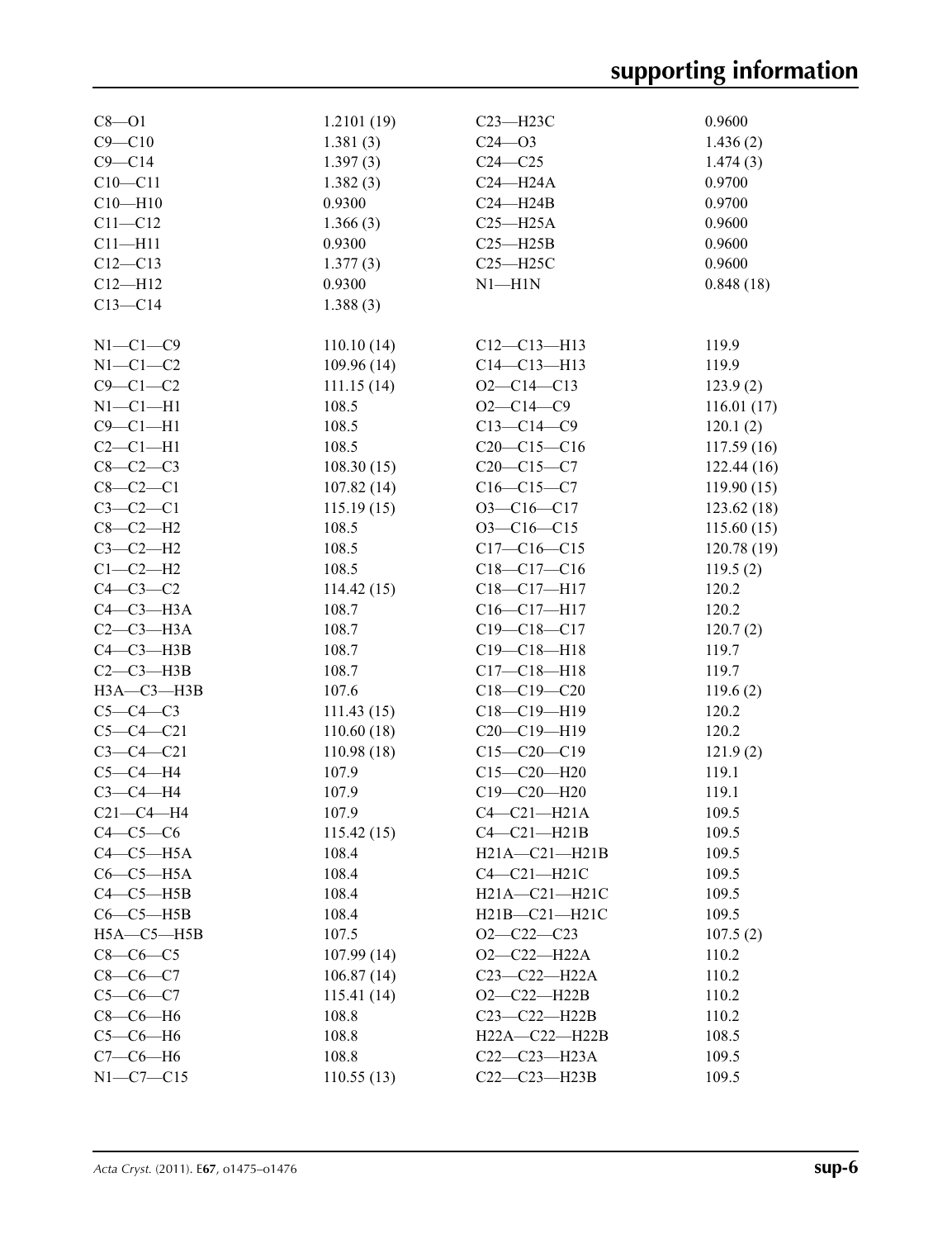| $N1-C7-C6$           | 110.04(13)    | $H23A - C23 - H23B$    | 109.5         |
|----------------------|---------------|------------------------|---------------|
| $C15 - C7 - C6$      | 110.56(13)    | C22-C23-H23C           | 109.5         |
| $N1 - C7 - H7$       | 108.5         | H23A-C23-H23C          | 109.5         |
| $C15-C7-H7$          | 108.5         | H23B-C23-H23C          | 109.5         |
| $C6-C7-H7$           | 108.5         | $O3-C24-C25$           | 108.05(19)    |
| $O1 - C8 - C2$       | 124.61(16)    | $O3-C24-H24A$          | 110.1         |
| $O1 - C8 - C6$       | 123.69(17)    | $C25 - C24 - H24A$     | 110.1         |
| $C2 - C8 - C6$       | 111.70(14)    | O3-C24-H24B            | 110.1         |
| $C10-C9-C14$         | 118.18(18)    | $C25-C24-H24B$         | 110.1         |
| $C10-C9-C1$          | 122.21(16)    | H24A-C24-H24B          | 108.4         |
| $C14-C9-C1$          | 119.57(17)    | $C24-C25-H25A$         | 109.5         |
| $C9 - C10 - C11$     | 121.7(2)      | $C24-C25-H25B$         | 109.5         |
| $C9 - C10 - H10$     | 119.1         | H25A-C25-H25B          | 109.5         |
| $C11 - C10 - H10$    | 119.1         | C24-C25-H25C           | 109.5         |
| $C12 - C11 - C10$    | 119.4(2)      | H25A-C25-H25C          | 109.5         |
| $C12 - C11 - H11$    | 120.3         | H25B-C25-H25C          | 109.5         |
| $C10 - C11 - H11$    | 120.3         | $C7 - N1 - C1$         | 115.58(13)    |
| $C11 - C12 - C13$    | 120.6(2)      | $C7 - N1 - H1N$        | 108.7(12)     |
| $C11 - C12 - H12$    | 119.7         | $Cl-M1-H1N$            | 106.8(12)     |
| $C13 - C12 - H12$    | 119.7         | $C14 - 02 - C22$       | 119.78(18)    |
| $C12-C13-C14$        | 120.1(2)      | $C16 - 03 - C24$       | 118.36(16)    |
|                      |               |                        |               |
| $N1 - C1 - C2 - C8$  | 54.66 (18)    | $C11-C12-C13-C14$      | 0.5(4)        |
| $C9 - C1 - C2 - C8$  | 176.83(14)    | $C12-C13-C14-O2$       | 179.8(2)      |
| $N1-C1-C2-C3$        | $-66.38(19)$  | $C12-C13-C14-C9$       | $-0.4(3)$     |
| $C9 - C1 - C2 - C3$  | 55.80 (19)    | $C10-C9-C14-02$        | 179.74(17)    |
| $C8 - C2 - C3 - C4$  | $-54.3(2)$    | $C1 - C9 - C14 - 02$   | 2.3(2)        |
| $C1-C2-C3-C4$        | 66.4(2)       | $C10-C9-C14-C13$       | $-0.1(3)$     |
| $C2 - C3 - C4 - C5$  | 45.8(2)       | $C1 - C9 - C14 - C13$  | $-177.49(17)$ |
| $C2 - C3 - C4 - C21$ | 169.49(17)    | $N1-C7-C15-C20$        | $-17.0(2)$    |
| $C3 - C4 - C5 - C6$  | $-45.3(2)$    | $C6-C7-C15-C20$        | 105.11(19)    |
| $C21-C4-C5-C6$       | $-169.20(17)$ | $N1-C7-C15-C16$        | 166.35(16)    |
| $C4 - C5 - C6 - C8$  | 52.7(2)       | $C6-C7-C15-C16$        | $-71.5(2)$    |
| $C4 - C5 - C6 - C7$  | $-66.8(2)$    | $C20-C15-C16-03$       | 179.34(17)    |
| $C8-C6-C7-N1$        | $-56.66(17)$  | $C7 - C15 - C16 - 03$  | $-3.9(2)$     |
| $C5-C6-C7-N1$        | 63.43(17)     | $C20-C15-C16-C17$      | 0.0(3)        |
| $C8-C6-C7-C15$       | $-179.07(14)$ | $C7 - C15 - C16 - C17$ | 176.80 (16)   |
| $C5-C6-C7-C15$       | $-58.98(18)$  | $O3-C16-C17-C18$       | $-179.4(2)$   |
| $C3 - C2 - C8 - 01$  | $-117.4(2)$   | $C15-C16-C17-C18$      | $-0.1(3)$     |
| $C1 - C2 - C8 - 01$  | 117.36(19)    | $C16-C17-C18-C19$      | 0.4(4)        |
| $C3 - C2 - C8 - C6$  | 62.90(18)     | $C17-C18-C19-C20$      | $-0.7(4)$     |
| $C1 - C2 - C8 - C6$  | $-62.34(18)$  | $C16-C15-C20-C19$      | $-0.2(3)$     |
| $C5-C6-C8-O1$        | 118.6(2)      | $C7 - C15 - C20 - C19$ | $-176.98(18)$ |
| $C7-C6-C8-O1$        | $-116.67(19)$ | $C18-C19-C20-C15$      | 0.6(3)        |
| $C5-C6-C8-C2$        | $-61.71(19)$  | $C15-C7-N1-C1$         | 177.62(14)    |
| $C7-C6-C8-C2$        | 63.03(18)     | $C6-C7-N1-C1$          | 55.21 (18)    |
| $N1 - C1 - C9 - C10$ | 18.0(2)       | $C9-C1-N1-C7$          | $-176.73(14)$ |
| $C2 - C1 - C9 - C10$ | $-104.10(19)$ | $C2-C1-N1-C7$          | $-53.93(19)$  |
|                      |               |                        |               |